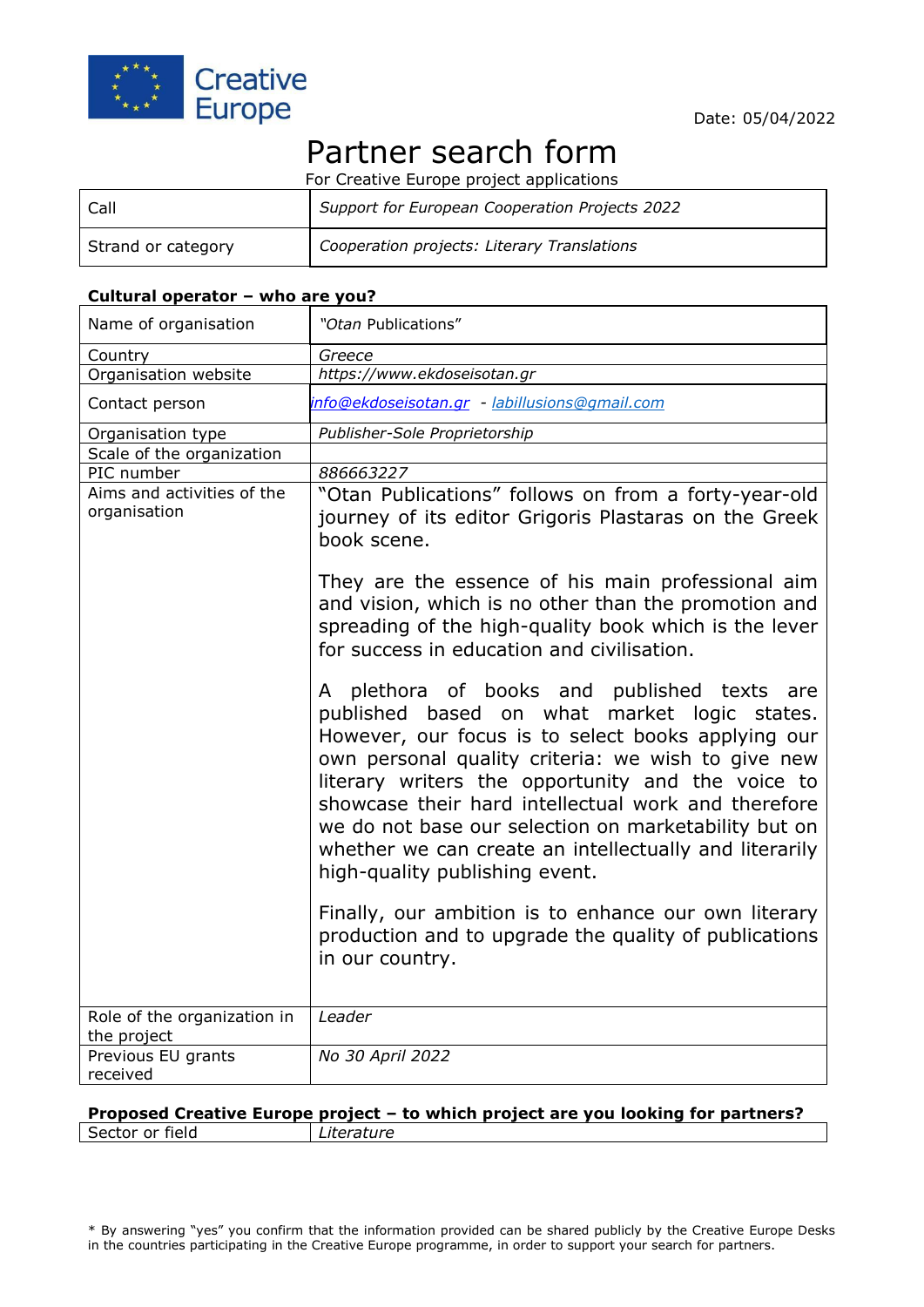| Description or summary of<br>the proposed project | Two main activities:                                                                                                                                                                                                                                                                                                                                                                                                                                                                                                                                                                                                                                                                                                                                                                                                                          |
|---------------------------------------------------|-----------------------------------------------------------------------------------------------------------------------------------------------------------------------------------------------------------------------------------------------------------------------------------------------------------------------------------------------------------------------------------------------------------------------------------------------------------------------------------------------------------------------------------------------------------------------------------------------------------------------------------------------------------------------------------------------------------------------------------------------------------------------------------------------------------------------------------------------|
|                                                   | 1. Translation and circulation of works of modern<br>Greek literature from Greek to some of the most<br>spoken languages (English, Spanish, Italian, French,<br>German). The description of the works can be found<br>below                                                                                                                                                                                                                                                                                                                                                                                                                                                                                                                                                                                                                   |
|                                                   | 2. Translation and circulation into Greek of works<br>from less spoken languages with a preference from a<br>country from the Balkans (Romania, Bulgaria,<br>Serbia, Croatia, North Macedonia) and Eastern<br>Europe (Poland, Hungary, Czech Republic, Slovakia,<br>Esthonia, Latvia, Lithuania etc)                                                                                                                                                                                                                                                                                                                                                                                                                                                                                                                                          |
|                                                   | 1. The Steel Island                                                                                                                                                                                                                                                                                                                                                                                                                                                                                                                                                                                                                                                                                                                                                                                                                           |
|                                                   | From Reno's Ichaliotis- Petros Stefaneas                                                                                                                                                                                                                                                                                                                                                                                                                                                                                                                                                                                                                                                                                                                                                                                                      |
|                                                   | A financial fraud that at first manifests itself timidly<br>as just an isolated case in banks and financial<br>groups develops into a worldwide threat and puts at<br>risk the international system creating panic. Senior<br>Intelligence Officer Samuelson and a special team of<br>the Interpol are invited to stop it. In this primarily<br>political but also detective novel, realistically set at<br>the beginning of the 21st century in several<br>countries and continents, the prose varies in genre<br>as the book transforms from a techno-thriller novel<br>and mystery story into scientific literature and an<br>exotic adventure. The enigmatic plot becomes the<br>cohesive tissue which weaves together a range of<br>global issues it deals with, issues which constitute a<br>major concern in today's globalised world. |
|                                                   | The composite dialogue about the politics of the<br>economic oligarchy, the large non-governmental<br>organisations, the international journalist networks,<br>the new activism but also the direction scientific<br>research takes help the reader explore a setting<br>which is largely shaped by the ethics of the new<br>technologies.                                                                                                                                                                                                                                                                                                                                                                                                                                                                                                    |
|                                                   | A fictional anatomy of globalisation and its values.                                                                                                                                                                                                                                                                                                                                                                                                                                                                                                                                                                                                                                                                                                                                                                                          |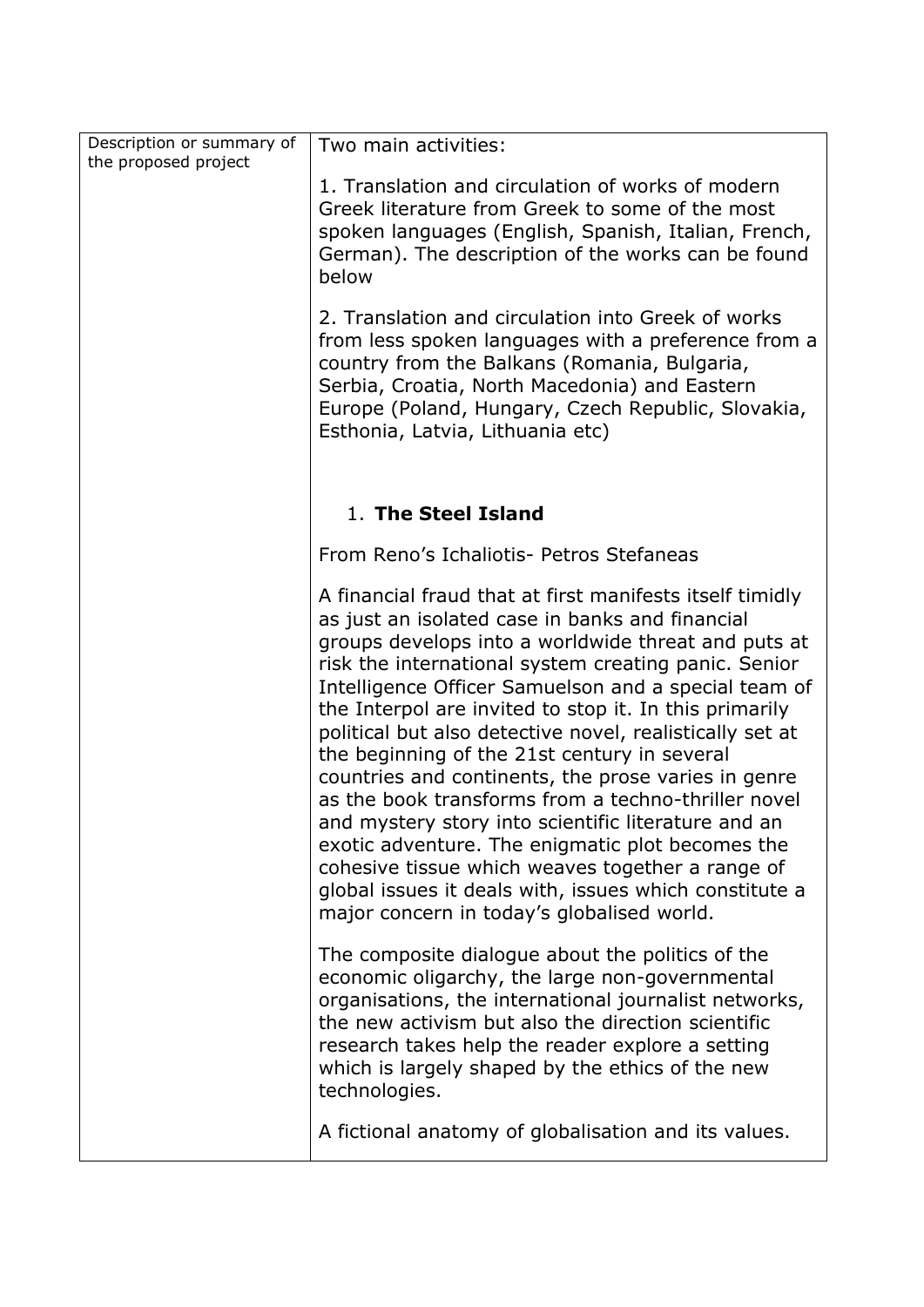| 2. Memory of the road                                                                                                                                                                                                                                                                                                                                                                                                                                             |
|-------------------------------------------------------------------------------------------------------------------------------------------------------------------------------------------------------------------------------------------------------------------------------------------------------------------------------------------------------------------------------------------------------------------------------------------------------------------|
| From Nikos Kamtsis                                                                                                                                                                                                                                                                                                                                                                                                                                                |
| A family of economic migrants from a deserted<br>communist paradise come to Greece.                                                                                                                                                                                                                                                                                                                                                                               |
| They have empty pockets, and empty stomachs, and<br>more importantly, they look amazed at the large city<br>which does not understand them and puts them on<br>the sideline.                                                                                                                                                                                                                                                                                      |
| With faces of a modern  ancient tragedy inviting<br>their redemption, they are soaked through in a<br>summer storm which rages about an iron sheet of a<br>shed.                                                                                                                                                                                                                                                                                                  |
| A novel which accurately reflects the daily life and<br>hardships migrants endure in our country.                                                                                                                                                                                                                                                                                                                                                                 |
| 3. Night                                                                                                                                                                                                                                                                                                                                                                                                                                                          |
| From Nikos Chatzipapas                                                                                                                                                                                                                                                                                                                                                                                                                                            |
| The eight stories presented in this book emerged<br>from the author's eager quest for a creative outlet<br>during the mandatory lockdown at home due to the<br>coronavirus pandemic. The intention was an account<br>of the events as simple as possible resembling an<br>oral graphic narration - a narration about freedom<br>and confinement, love, dreams, lust, concerns for<br>the future, grief, fears, loneliness, the theatre, loss<br>and expectations. |
| 4. On the corner of Ermou and Evaggelistrias                                                                                                                                                                                                                                                                                                                                                                                                                      |
| From Gianis Patzopoulos                                                                                                                                                                                                                                                                                                                                                                                                                                           |
| From his home base on Ermou street the author<br>writes about endless wanderings and impressions<br>made in daily life.                                                                                                                                                                                                                                                                                                                                           |
| October 1948, on a Name day celebration, in the<br>brightly illuminated living room, friends and relatives<br>come together to dance and have fun but also to<br>forget the hardships and the bad, sad days gone by<br>during the occupation and the Civil war.                                                                                                                                                                                                   |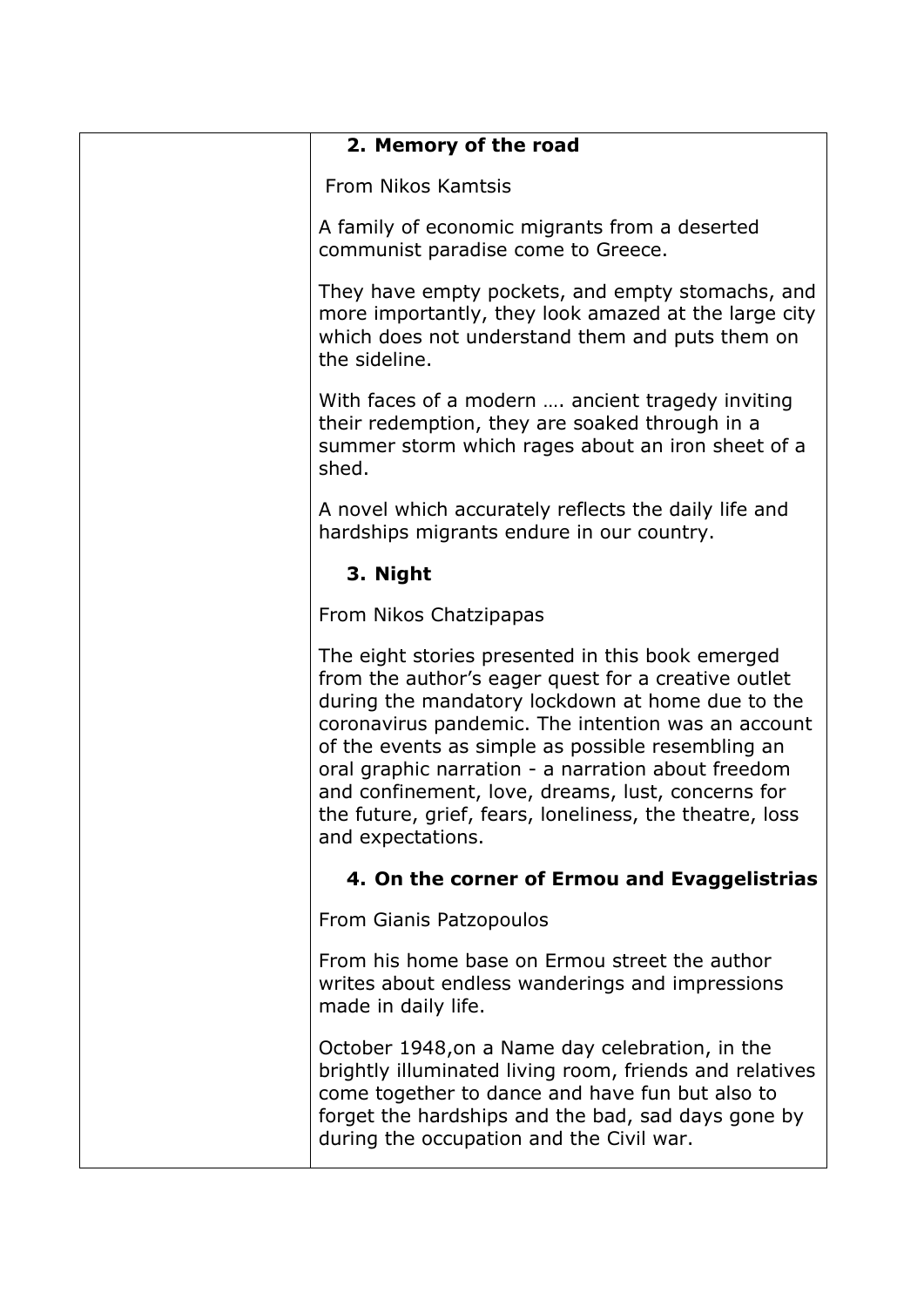| At Zappeio, on the summer evenings of '50, the<br>author has a new special skateboard to ride in the<br>streets among carefree walkers. A skateboard that<br>was damaged, and then with another made with a<br>few sticks and old roller joint by the young repair<br>men.                                                                         |
|----------------------------------------------------------------------------------------------------------------------------------------------------------------------------------------------------------------------------------------------------------------------------------------------------------------------------------------------------|
| New Year's Eve of 1953, a day devoted to singing<br>Christmas carols with a friend to relatives and<br>acquaintances during festive wandering, a day<br>emotionally charged with unforgettable images of<br>the surrounding streets.                                                                                                               |
| On the corner of Ermou street and Evaggelistrias,<br>where it all started and ended. The intense, indelible<br>childhood memories triggered the three short stories<br>of this book, which bring to mind faded images for<br>the elder and unknown pages of another era for the<br>young. With a dance, a skateboard, and some<br>Christmas carols |
| 5. J'adoube                                                                                                                                                                                                                                                                                                                                        |
| From Giorgos Fragos                                                                                                                                                                                                                                                                                                                                |
| An innocent phone call starts a 'chess match' and its<br>winner will gain access to one of the greatest secrets<br>in the world.                                                                                                                                                                                                                   |
| The first move sends Christiana to Paris, the city<br>where the world-famous painter and her friend,<br>Sophia Deloudi lives.                                                                                                                                                                                                                      |
| Under the covers of paint of the oil paintings, on the<br>canvas there are coded equations. When solved,<br>they will reveal an inexhaustible source of energy<br>and mythical power that can set in motion the whole<br>planet. However, it can also turn itself into a<br>mythical superweapon.                                                  |
| The match has just begun and cannot end until a<br>checkmate is achieved and one of the kings is<br>attacked and unable to escape.                                                                                                                                                                                                                 |
| Each chess move leads to another twist and each<br>time it tips the scale towards victory until the final                                                                                                                                                                                                                                          |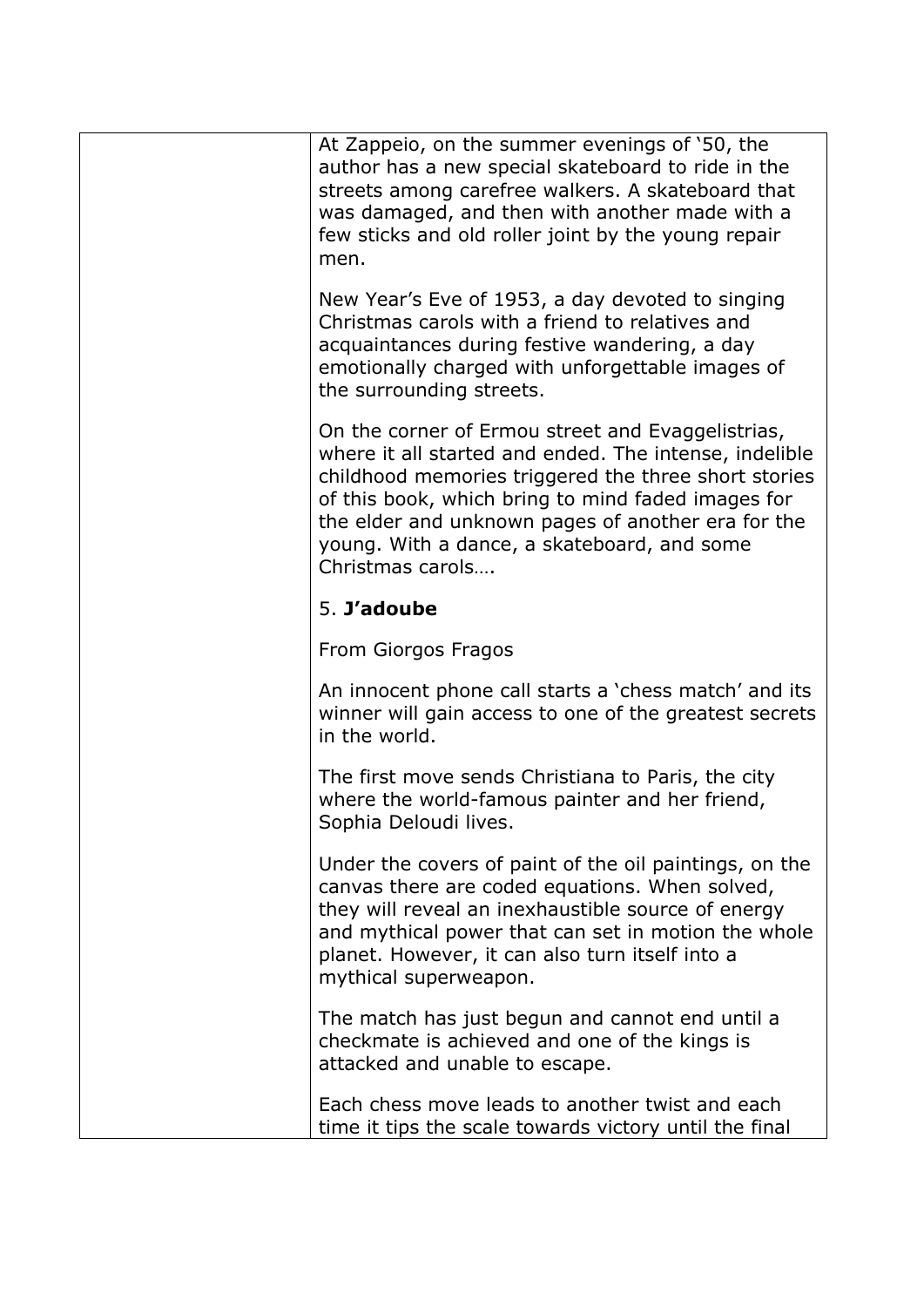| unexpected development.                                                                                                                                                                                                                                                                                                                                                                                                 |
|-------------------------------------------------------------------------------------------------------------------------------------------------------------------------------------------------------------------------------------------------------------------------------------------------------------------------------------------------------------------------------------------------------------------------|
| ( <i>J'adoube</i> in chess is an expression of an intention to<br>touch a piece to adjust its placement rather than to<br>make a move)                                                                                                                                                                                                                                                                                  |
| 6. A summer in Krania                                                                                                                                                                                                                                                                                                                                                                                                   |
| From Dinos Oikonomou                                                                                                                                                                                                                                                                                                                                                                                                    |
| A peaceful, seaside housing estate. The middle class<br>spending the summer in their privately owned or<br>rented houses, the University Camp and its guard,<br>the hangout-little taverna, in short, the Greek<br>summer at its best. The young friends want to live it<br>to the full, but love will result in a death trap.                                                                                          |
| The incident of the drowning of a girl who had been<br>swimming will raise suspicions to the concerned<br>doctor who happens to be spending the summer<br>there. The members of the small community will<br>have to pull off their masks and the truth reveals<br>itself. Ordinary people whose driving force is the<br>mind of a charming young girl who wants to save<br>her family even through placing a death bet. |
| 7. Old cats, tender mice                                                                                                                                                                                                                                                                                                                                                                                                |
| From Titsa Pipinou                                                                                                                                                                                                                                                                                                                                                                                                      |
| The story begins today when a painter with little<br>luggage and painting tools returns to her paternal<br>home after the death of her father to take care of<br>the final details of its sale.                                                                                                                                                                                                                         |
| But as the days go by, one after another, in the<br>and<br>deserted<br>house of<br>death<br>silent<br>and<br>abandonment, which reminds barely of its old good<br>days, a painful journey into the heavy past of the<br>family begins and at the same time to her own self-<br>knowledge.                                                                                                                               |
| In this novel we follow the turbulent life of the<br>heroes between generations and cities. Rhodes,<br>Rome and Athens.                                                                                                                                                                                                                                                                                                 |
| A chronicle that its beginning starts very long ago,<br>when a seven-year-old girl, at the end of the                                                                                                                                                                                                                                                                                                                   |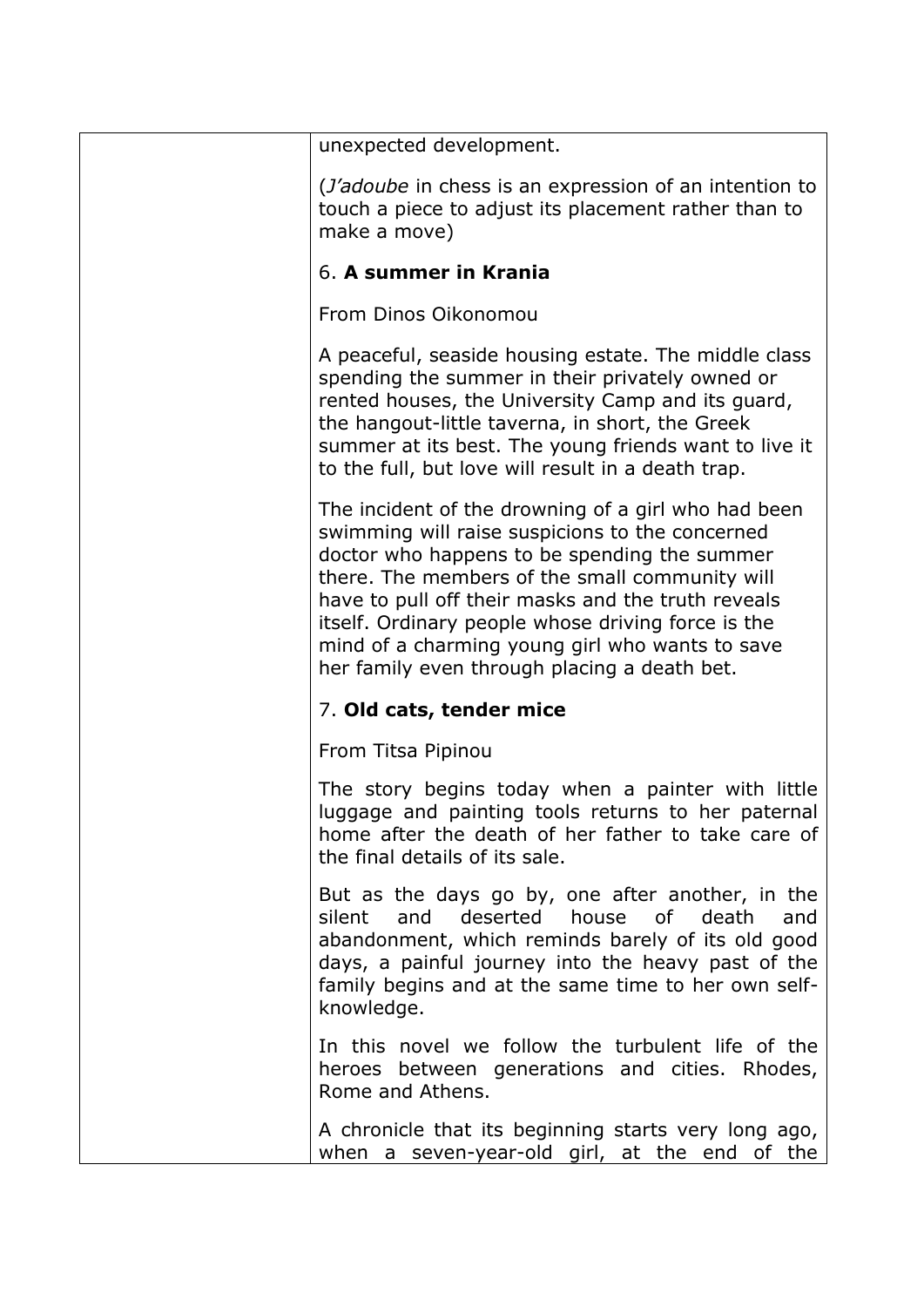| summer of 1941, sang a "fashionable" song for the<br>guests of a wedding. Nothing more than this would<br>have happened if a young man had not been among<br>them. The young and promising pharmacist of the<br>city, who swore to meet in the future the woman<br>that this little girl would be flowered. With an<br>immense amount of patience and preparing<br>everything for an idyllic cohabitation, the man will<br>meet the young woman several years later.                                                                                                                                                                                                                                                                   |
|----------------------------------------------------------------------------------------------------------------------------------------------------------------------------------------------------------------------------------------------------------------------------------------------------------------------------------------------------------------------------------------------------------------------------------------------------------------------------------------------------------------------------------------------------------------------------------------------------------------------------------------------------------------------------------------------------------------------------------------|
| We will meet the two sides of a city, the peaceful<br>and easy Platanon Street with the big and beautiful<br>houses with verandas, gardens and the wide oak<br>stairs and the distressed and buzzing Kazerma<br>Regina, that is, where the queen's camp used to be,<br>and now the poverty lives. That part of the city that<br>none of the wealthy residents of Platanon Street has<br>ever a reason to visit in his life. It is there where, in<br>the 1960s, the pharmacist's wife, humiliated and<br>rejected by the good and respectable society, run<br>away with the man that she fell in love with. There<br>where the tragic events took place, marked the<br>family and shocked the society of the small<br>provincial town. |
| The chronicle of the meeting between two humans<br>who loved each other deeply and paid dearly for it at<br>an era that such a thing was considered a lightness<br>of morals and a cardinal sin.                                                                                                                                                                                                                                                                                                                                                                                                                                                                                                                                       |
| 8. The cafe on Skoufa Street                                                                                                                                                                                                                                                                                                                                                                                                                                                                                                                                                                                                                                                                                                           |
| From Sofia Paraschou                                                                                                                                                                                                                                                                                                                                                                                                                                                                                                                                                                                                                                                                                                                   |
| Alternative title: The candidate                                                                                                                                                                                                                                                                                                                                                                                                                                                                                                                                                                                                                                                                                                       |
| The course of the transition of 27-year-old Artemis<br>from youthful carelessness to mature youth passes<br>through love, loss, knowledge, the consciousness of<br>identity.                                                                                                                                                                                                                                                                                                                                                                                                                                                                                                                                                           |
| Artemis is a girl of her time. Protected in a positive<br>and free family environment, she experiences love in                                                                                                                                                                                                                                                                                                                                                                                                                                                                                                                                                                                                                         |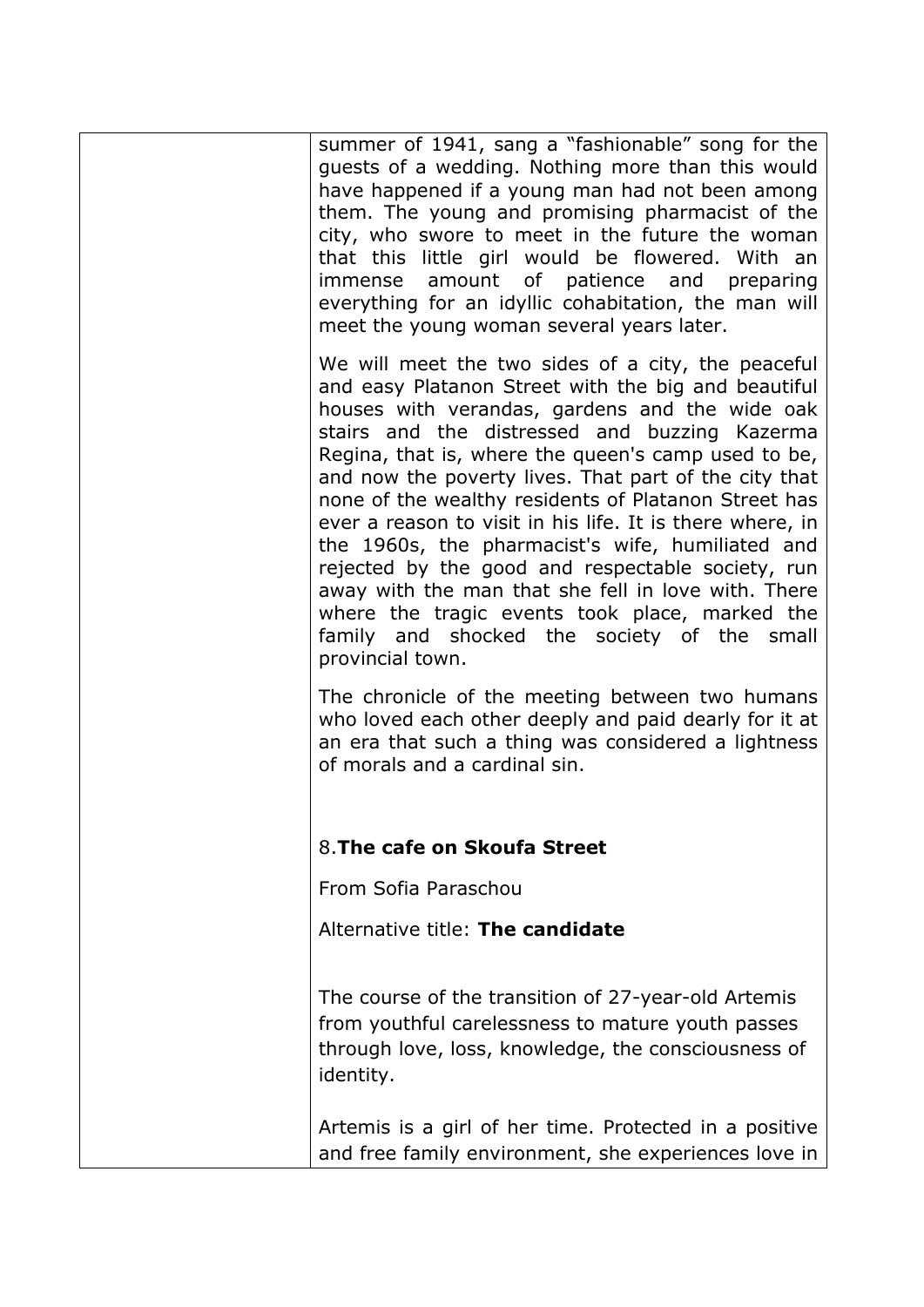the face of the Cretan doctor Manos, and enjoys the friendship of her two close girlfriends, Maro and Rena.

The three friends, classmates from their school years and graduates of the University of Athens, meet every Saturday in the cafe on Skoufa Street and in a humorous mood comment everything that happens around them and affects their lives: Love, break-ups, professional steps, insecurities and concerns are the content of their discussions, but above all in their meetings prevails the love and support of each other.

Artemis is taking exams to get a scholarship and her success opens the door to scientific research, which will turn into a persistent and painful process of selfknowledge. Through the pages of "Youth World", the magazine that she does the research, the love story of Stratis and Eliza will come to light, which began in the wild years of the civil war and marked their lives, but now also marks Artemis' life.

Her relationship with Manos goes through various changes of optimism, pessimism, hope and denial, which slowly but steadily undermine the foundations of their love. The loss of her father on the one hand, but also the dominant role of Manos's father on the other, a role related to the mentality of the dominant Cretan family, will be the touchpaper of the developments in her life.

In a Saturday meeting with her friends in the cafe on Skoufa Street, a man will invade the life of the heroine and will reverse the old assourances. The charming and enigmatic architect Alexandros Perantinos will be the touchpaper in both the personal and the scientific course of Artemis.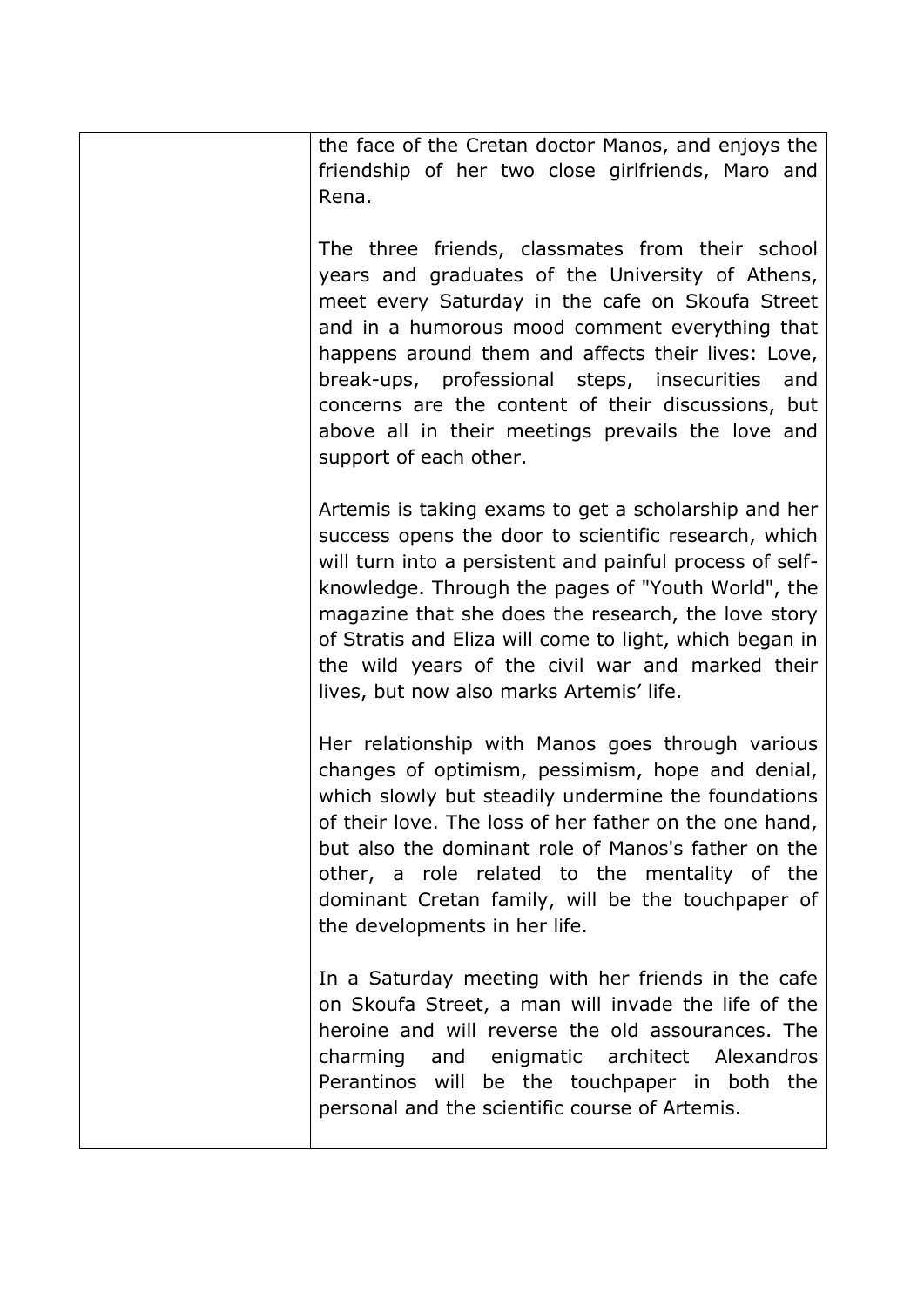|                                               | How is Alexander's life related to the life and<br>exposition of Stratis and Eliza, the emblematic<br>couple of the "Youth World"? What is the well-hidden<br>secret that will connect the "now with then"? As                                                                                                             |
|-----------------------------------------------|----------------------------------------------------------------------------------------------------------------------------------------------------------------------------------------------------------------------------------------------------------------------------------------------------------------------------|
|                                               | Artemis' scientific research progresses, both the<br>gloomy days of the civil war and the dark days of<br>two young children who fell in love in inclement<br>conditions will be revealed through the pages of the<br>magazine. Is there a light at the end of this path?<br>But what will this light mean for Artemis and |
|                                               | Alexander?<br>PhD candidate at the University of Athens, candidate<br>bride of a xenophobic Cretan family, but mainly a<br>candidate for a happy life that is getting closer and                                                                                                                                           |
|                                               | farther away, Artemis will go through situations that<br>will forever determine the route of her life.                                                                                                                                                                                                                     |
|                                               | This course of pursuit leads Artemis to self-<br>knowledge.                                                                                                                                                                                                                                                                |
|                                               |                                                                                                                                                                                                                                                                                                                            |
| Partners currently involved<br>in the project | $\prime$                                                                                                                                                                                                                                                                                                                   |

# **Partners searched – which type of partner are you looking for?**

| From country or region                 | 1. We are looking for partner publishing houses from<br>Italy, Spain, Ireland, Germany, or a publishing house from any<br>European country which translate and publish in the English<br>language.<br>2. We are looking for partner publishing houses from Serbia,<br>Croatia, Bulgaria, Rumania, Poland and generally from any country<br>of the European Union with a less common European language to<br>have their works translated into Greek. |
|----------------------------------------|-----------------------------------------------------------------------------------------------------------------------------------------------------------------------------------------------------------------------------------------------------------------------------------------------------------------------------------------------------------------------------------------------------------------------------------------------------|
| Preferred field of expertise           | Book publishers - Literature                                                                                                                                                                                                                                                                                                                                                                                                                        |
| Please get in contact no<br>later than |                                                                                                                                                                                                                                                                                                                                                                                                                                                     |